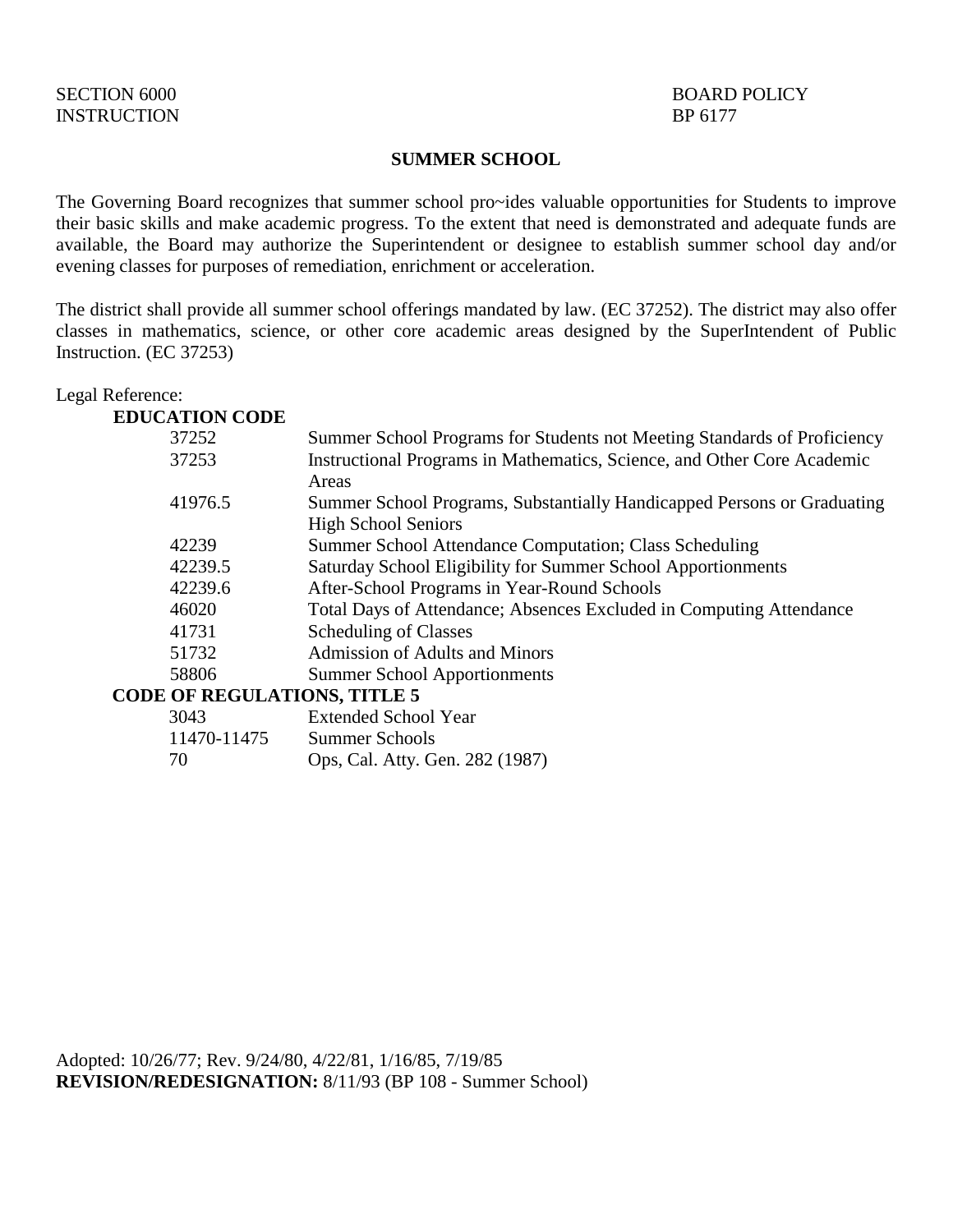# SECTION 6000 ADMINISTRATIVE PROCEDURE

#### **SUMMER SCHOOL**

#### **ADMISSION**

Students regularly attending district schools shall have the first opportunity to enroll in core academic summer high school classes if they need course credits in order to graduate by September or if they were assessed as not meeting the district's adopted standards of proficiency in basic skills.

Remaining summer high school openings in core academic subjects shall be open to both district and non-district students, with district students having first priority.

Sites for summer school programs shall be offered at each comprehensive high school to make summer school programs more equally accessible to all students, regardless of residence or regular attendance area.

#### **Credits**

A student may earn five (5) credits for each semester course successfully completed. No credits will be granted for repeating a course in which credit has been previously granted, with the exception of repeatable courses included in the Board-approved curriculum frameworks. Credits earned will be granted toward completing graduation requirements. Students enrolled in the minimum proficiency remediation courses will receive credits based on each semester course successfully completed.

#### **Standards**

Class work, evaluation, homework, testing and grades will be equivalent to that which is expected during the regular school year. In accordance with established district policy, only adopted textbooks and Board-approved curriculum frameworks will be used.

#### **Courses**

The summer school curriculum shall include only those subjects authorized by the Board of Trustees and such other courses of study expressly approved by the Board of Trustees for summer school. Courses may be repeated to improve a grade previously received however, no additional credits may be earned. In instances of repeating a course for an improved grade, the highest grade earned will stand as the grade of record (refer to Policy 116).